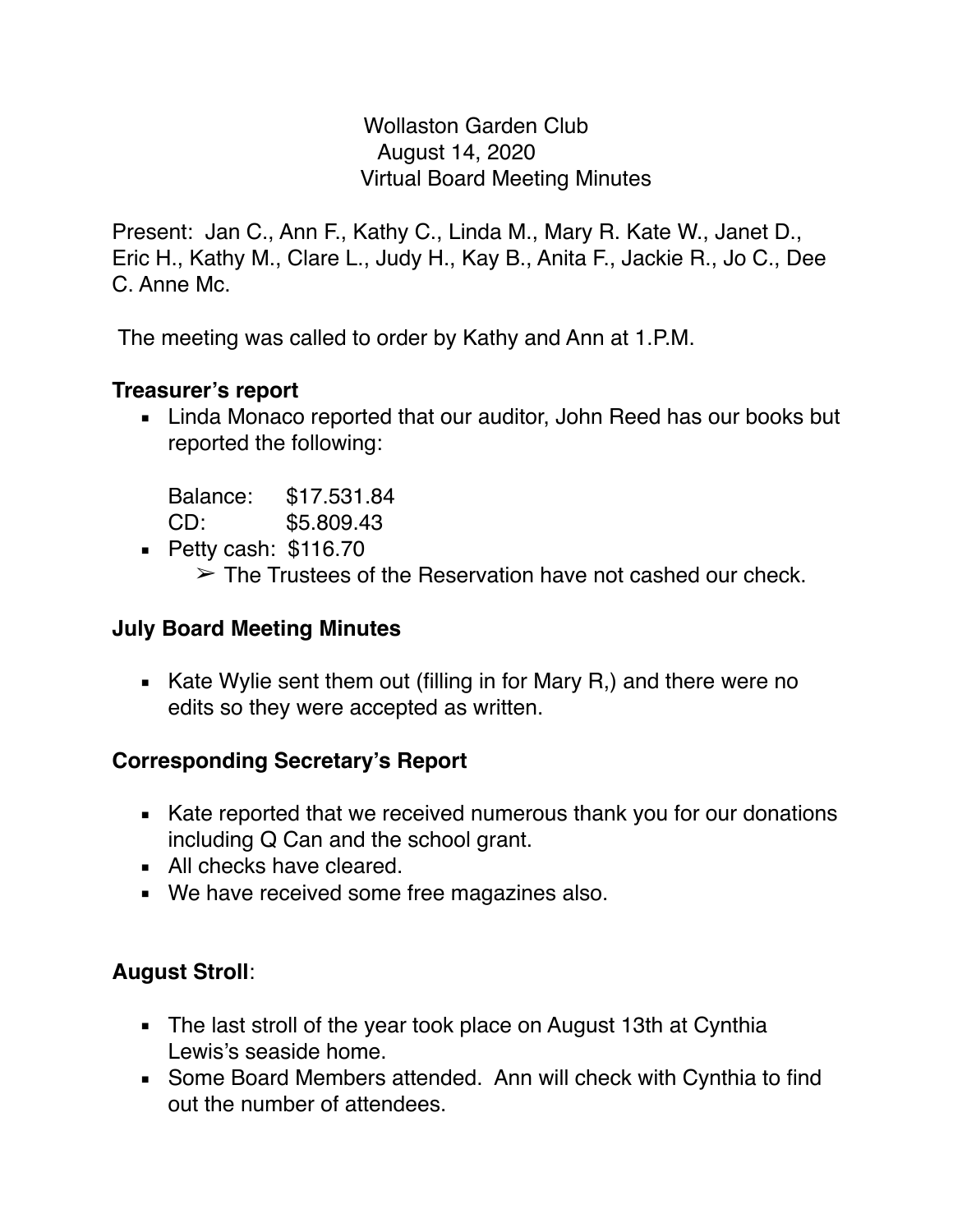- One member wrote a beautiful thank you to Cynthia stating how much she enjoyed her flower garden and garden art.
- Suzanne West took photos for the website which will be up on Saturday. Viewing it online is a great way to experience Cynthia's luscious garden if you weren't there in person.
- **.** Janet D. inquired if we could determine how many views have accessed WGC's website. Jan replied that we can track the number of hits, but not who made them. It could have been anyone, not just board or club members, viewing several times.

# **Posts on the Website**

- **EXTE:** The Lavender Harvest took place in July at the Thomas Crane Public Library.
	- $\circ$  Claire Fitzmaurice showed her team of volunteers how it is done and a video is posted on the WGC site.
	- o Molly Mullin is growing Monarch butterflies and will be submitting some photos.
		- Molly is also looking for volunteers to "parent" some monarchs.
	- o Ann would like to post some recipes from members' harvests.
		- **She will type them up and send to Suzanne.**
		- **EXEC** Since we have done a recipe book three times, we won't be compiling them in this format.

### **Program's for next year**

- The programs are all set for next year.
- **Ann, Kathy and Janet reported that since some of the upcoming** meetings will be on Zoom, we will need to draft instructions, "*Zoom for Beginners",* which would include specific ways for members to connect to the meeting.
- Emily volunteered to have a one-on-one with members.
- **EXEDENT Anita, who heads up the phone tree, will contact the members who** don't have internet access to see if they can connect with family or friends so they can also attend the virtual meetings.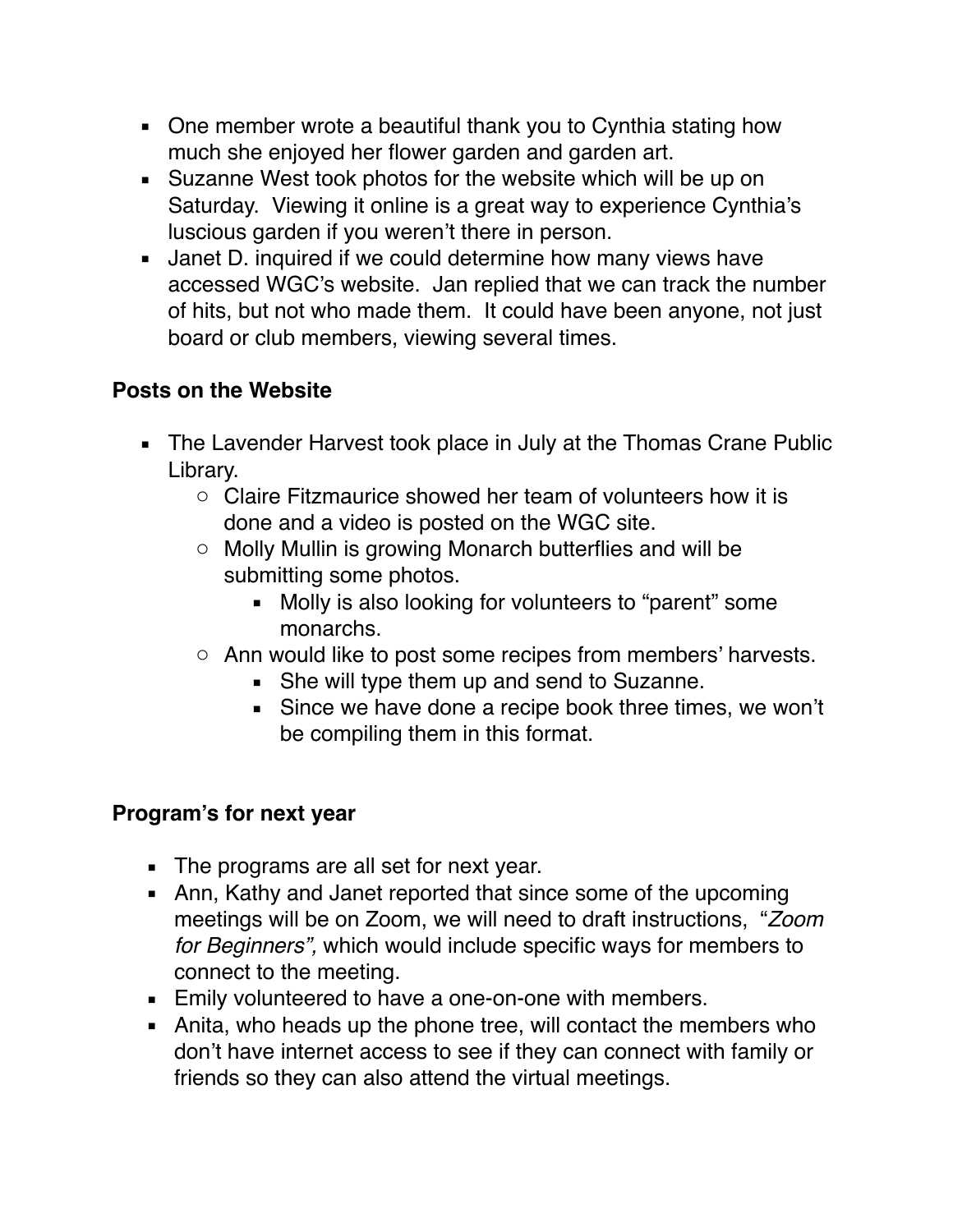- The September meeting will be "A Garden Tourist" PowerPoint slide presentation with Joan Butler and Jana Milbocker.
- In October Cochato Nursery will also do a PowerPoint and supplement.
- **.** Jan mentioned that she did not have write-ups for February ad March for the yearbook. Ann said that she would provide February and Eric will confirm whether the information in the 2020 write-up is still valid.
- Ann asked if new contract needs to be drawn up as some of the programs will have a reduced cost due to no mileage and less time involved.
	- $\geq$  The Board agreed that new contracts would be necessary.
- **.** The March 18 program of the MA Department of Conservation and Recreation with Julianne Sullivan will be confirmed by Eric and Kathy Stachowski.
	- $\geq$  They will also verify that it can be delivered virtually, if necessary.

# **Field Trips and Members Garden Tour and 2 Summer strolls**

- **■** Jan asked Board Members if we had any ideas.
- Kincaide Park was suggested but ruled out due to its recent condition according to Mayor Koch.
- **EXEDENT Thomas Crane Public Library, Generals Park and Milton Cemetery** were suggested. Lisa Ahern is the superintendent of the Milton Cemetery and might be interested in giving tours of the trees and shrubs of this site which dates back to the 1600's.
- **EXTE** The Board decided to just put dates in the yearbook, and locations would be determined later.

# **Civic Beautification**

Dee reported:

- **.** John Sullivan, the "trash guy", and Director of Waste Management is retiring and we want to send him a card thanking him for his help over the years.
	- $\geq$  Ann will send him a thank you card.
- **E** Anne Hutchinson Memorial Wreath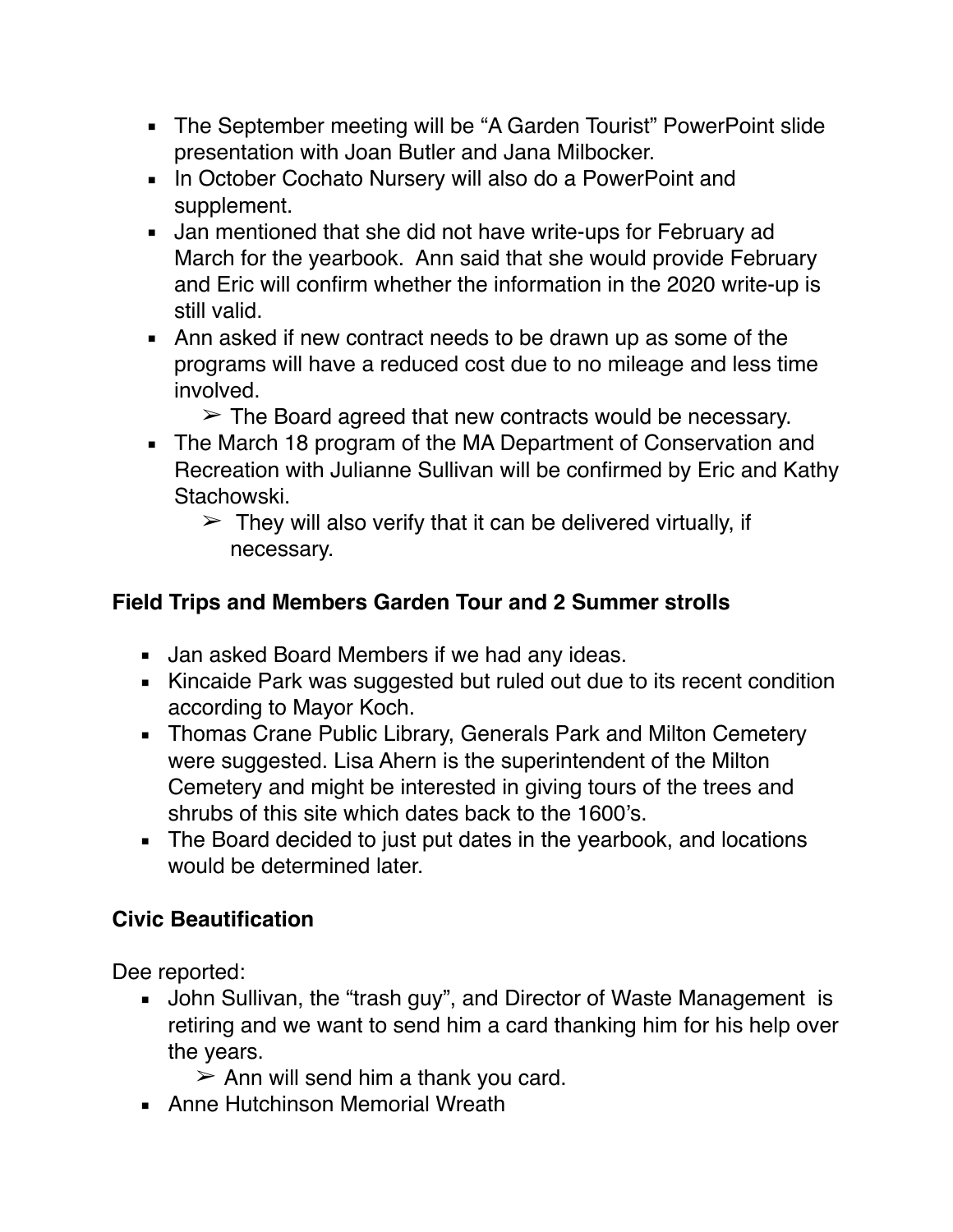- $\circ$  We will plan next June/July for a wreath to be hung for the month of July, her birth month.
- o The Board agreed to keep the event in the yearbook and on the Board calendar so we can plan next March or April to have it ready for her birthday in 2021.
- Watering schedule for Wollaston Library Planters
	- Pam cleaned out the pansies.
	- Jo said that we should plant autumn flowers in early September.
	- Since there is no water supply there, plants such as lavender or succulents would be good choices for the planters.
	- Jo agreed to set up a watering schedule.
	- Japanese knotweed at Newport and Beale St. didn't get the help from the prison crew due to COVID.
	- **EXECT** Ann, Molly and Jo might take loopers to cut down these evasive plants.

# **Safford Park**

- Needs to have the plants cut back and divided. This didn't happen because we didn't have the plant sale this year.
- **•** The removed plants can be for the next year's plant sale.
- **The grasses are also hiding the sign.**

# **[Passanageset Park](http://passanageset.org/passanageset-park-at-broad-meadows-marsh/) update**

- **EXECT:** Linda Monaco reported that she texted Scott Campbell to learn about the status of the project.
- **EX Grace McAuliffe of the Quincy Parks Conservancy said that work has** begun on the first grove.
	- A grove is \$1.000 donation
	- A garden sponsor is \$500
- Grace is looking for volunteers to weed.
	- WGC would like to know if they are putting down a weed barrier before we commit to help weed.
	- We would want to know if they are maintaining the area before we are willing to donate to the project.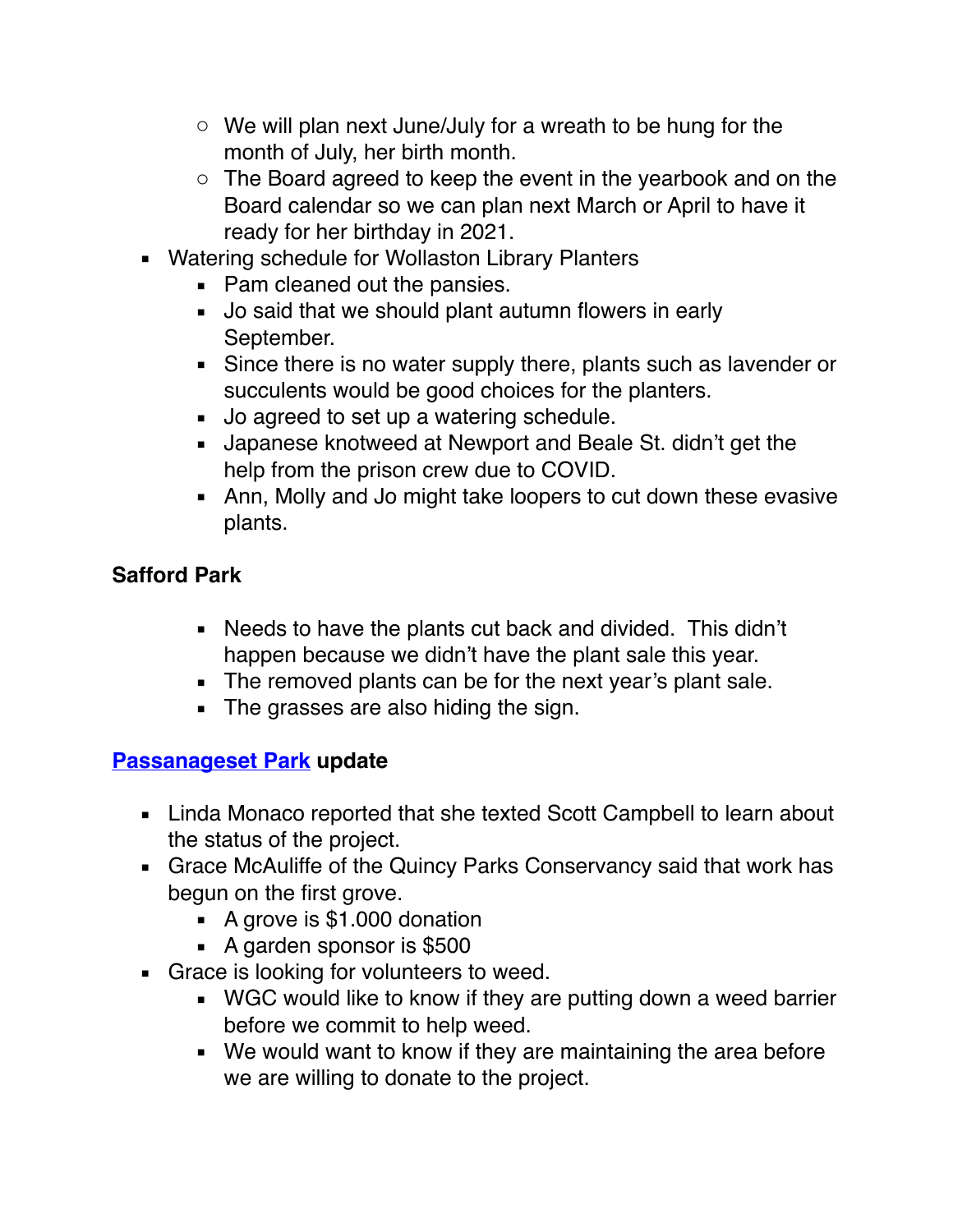### **Greens Sale 2020**

- **Emily and Pam agreed that we will not be having the regular Greens** Sale but can the COVID version.
- **.** The bags of greens are one of the most popular items and we can still sell these.
	- o The areas for cutting the greens have previously been identified.
	- o Worker bee members can cut the greens, and bag them. (They could do it inside the Church spreading out).
- A team of designers would meet and determine one signature wreath or theme.
- Orders would be taken (similar to the virtual plant sale).
- Publicity would be through social media in addition to the traditional methods.
- Customers could either do a drive-by the Church for trunk pic-up or have volunteers deliver the order to their home.
- Payment would be through Venmo or Zelle which will be researched by Linda.

# **2020-2021 Yearbook**

- **E** Jan reported that the yearbook is in good shape and on the second draft.
- Suzanne is working on the cover for which she received many beautiful photographs (some of which were anonymous).
- The 2020 field trips have been rolled over to 2021.
- The GCFM has no in person programs but will be having virtual programs. They have also scheduled their Annual Meeting in June.
- Marnie submitted the updated directory.
- **.** Jan asked for volunteers to proof-read the 3 $rd$  draft.
	- o Anne McCarthy, Anita, Ann, Kathy Meade and Janet volunteered.
- Jan suggested that someone write up a short tutorial to enclose with all the books telling people how to sign on to Zoom.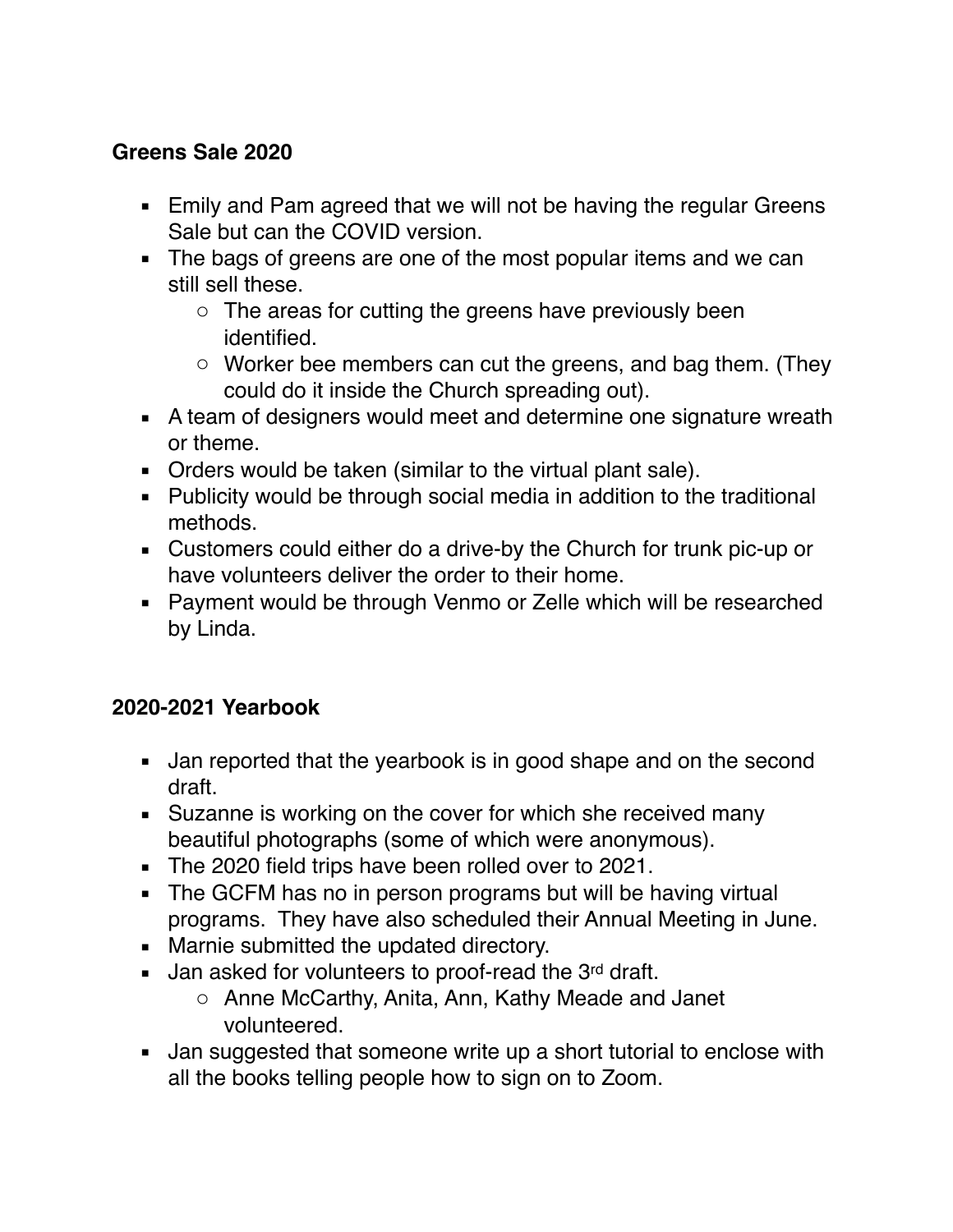- We had a discussion as to whether you had to download the Zoom app to participate in a call if you are invited and determined that you do not have to download it.
- **Emily said that she could do the Zoom invitation and Jan would** forward it to the entire club so they could sign in to our programs.
- We did not finalize as to who would do the write up.
- **Delivery of the yearbooks to save postage.** 
	- o Kathy C. will help map out groups of neighboring members,
	- o Jan will take her part of town which includes at least 10 members.
	- o Emily, Linda, Janet and Ann all also agreed to distribute books.

# **Greening the Gateway Cities Program**

- **Emily reported that DCR is working with QARI ( Quincy Asian Resources,** Inc.).
- There is a reimbursement grant.
- WGC isn't interested in marketing the Program to communities (out of our wheelhouse)
- WGC' Board suggested that Q Can(**Quincy Climate Action Network)** might be interested.

# **Confirmation of September Meeting Details**

- Judy and Emily have cupcakes ordered for the meeting which will be on Zoom.
- InkSpot is doing the printing.
- **EXECT** There will be a perishable favor for the installation celebration so members should be alerted to that.
- **EXTERGHT They will be bundled by area and Kathy C. will help by mapping out** areas.
- Volunteers will help with the deliveries. The following members have agreed to help (Linda, Janet, Kathy M., Clare, Kay, Kate, Anita, Emily, Anne, Jan will take her neighborhood.
- Dee will help with the calls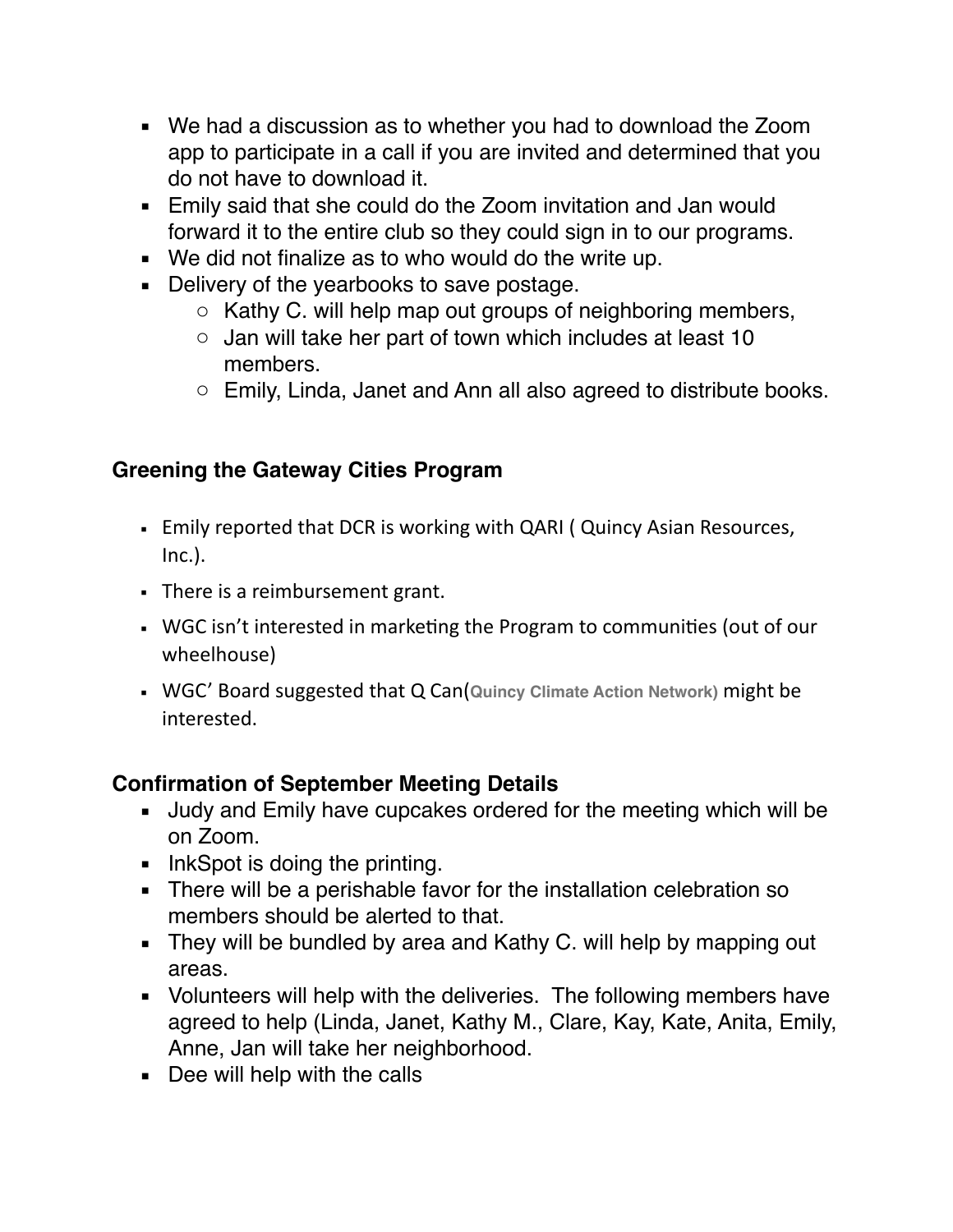**EXECT** Items will be picked up at Emily's house the day before to be delivered on September 17th for the night meeting.

### **Virtual Club Content update** – Kathy and Ann for Anneli

Kincaide Park

- Anneli told us that the landscape architect who designed Kincaide park would be willing to give us a tour.
- Ann and Kathy said that maybe we could have a small self-guided tour for a small group during the first week of September.

# **Additional Committee Reports**

- Garden Therapy
	- o Clare and Jackie had planned to visit Hancock Park to check on the possibility of a program but due to Jackie's fall, everything was put on hold. COVID might also limit any access for this committee.

# **For the Good of the Organization**:

- Note card update
	- o Ann ordered 150 notecards with envelopes for \$157.00.
	- o There are 5 designs with the photographer's name on the back.
	- $\circ$  The Board agreed to bundle them (5 cards for \$10.00), possibly tie together with raffia and sold.

# ▪ **Garden work crew update**

- o Kay made a proposal to help members who need gardening help
	- o This is NOT for weekly maintenance but for short term help.